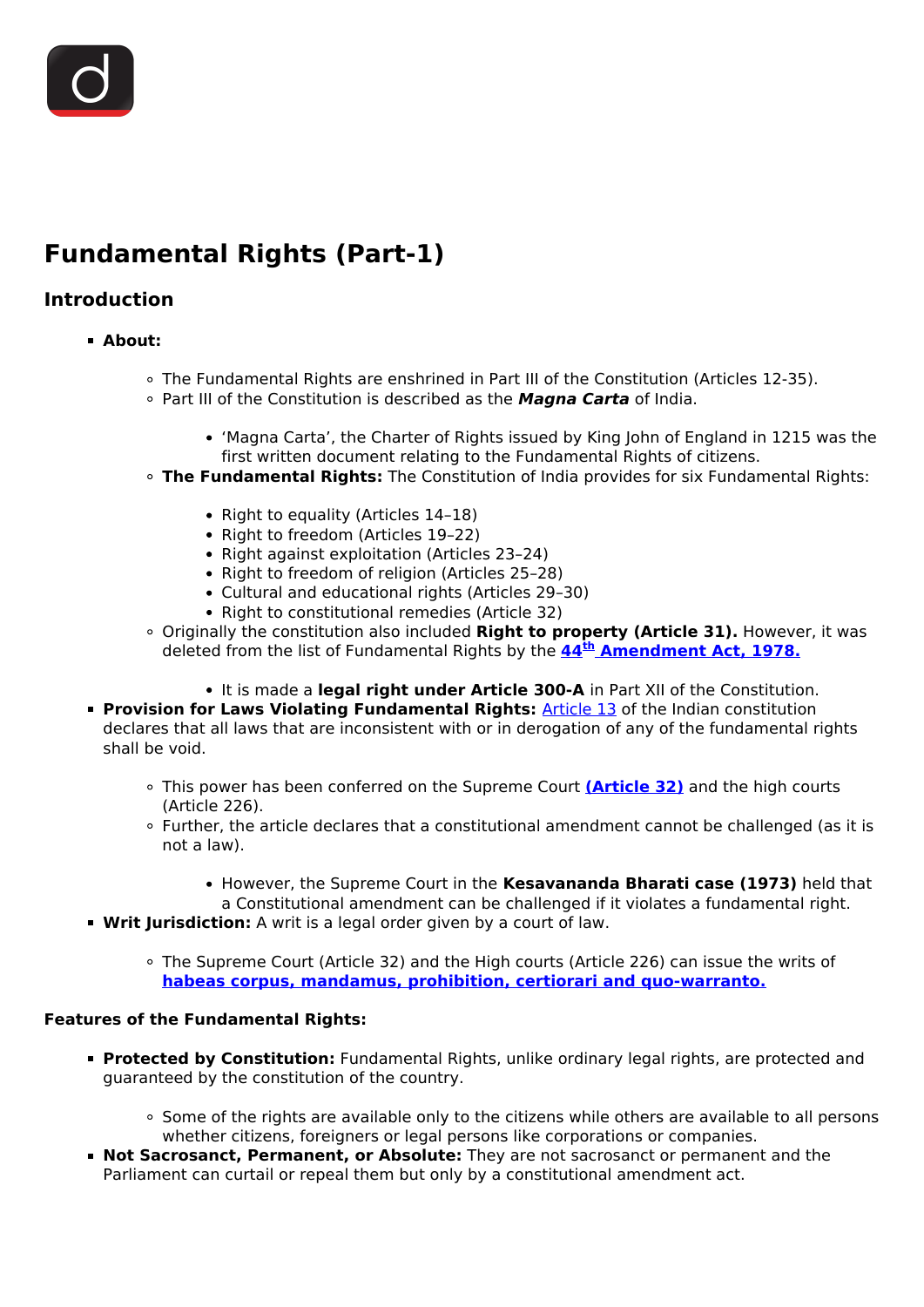- The rights are not absolute but qualified.
	- The state can impose reasonable restrictions on them, however, the reasonability of the restrictions is decided by the courts.
- **Rights are Justiciable:** The rights are justiciable and allow persons to move the courts for their enforcement, if and when they are violated.
	- Any aggrieved person can directly go to the Supreme Court in case of violation of any fundamental right.
- **Suspension of Rights:** The rights can be suspended during the operation of a National Emergency except the rights guaranteed by Articles 20 and 21.
	- Further, the six rights guaranteed by Article 19 can be suspended only when there is an external emergency war or external aggression) [and not on the ground of armed rebellion (i.e., internal emergency].
- **Restriction of Laws:** Their application to the members of armed forces, paramilitary forces, police forces, intelligence agencies and analogous services can be restricted or abrogated by the Parliament (Article 33).
	- Their application can be restricted while martial law (military rule imposed under abnormal circumstances) is in force in any area.

| <b>Fundamental Rights (available to citizens as</b><br>well foreigners) (except enemy aliens)        | <b>Fundamental Rights available to citizens only</b>                                        |
|------------------------------------------------------------------------------------------------------|---------------------------------------------------------------------------------------------|
| <b>Equality before law.</b>                                                                          | Prohibition of discrimination on grounds of religion,<br>race, caste, sex or place of birth |
| Protection in respect of conviction for<br>offences.                                                 | Equality of opportunity in matters of public<br>employment.                                 |
| Protection of personal life and liberty.                                                             | Protection of the six fundamental rights of freedom<br>mentioned in article 19.             |
| Right to elementary education.                                                                       | Protection of language, script and culture of<br>minorities.                                |
| Protection against arrest and detention in<br>certain cases.                                         | Right of minorities to establish and administer<br>educational institutions                 |
| • Prohibition of human trafficking and forced<br>labour.                                             |                                                                                             |
| • Prohibition of employment of children in<br>factories.                                             |                                                                                             |
| Freedom of conscience and free profession,<br>practice and propagation of religion.                  |                                                                                             |
| Freedom to manage religious affairs.                                                                 |                                                                                             |
| Freedom from payment of taxes for<br>promotion of any religion.                                      |                                                                                             |
| • Freedom from attending religious instruction<br>or worship in certain educational<br>institutions. |                                                                                             |

## **The Fundamental Rights**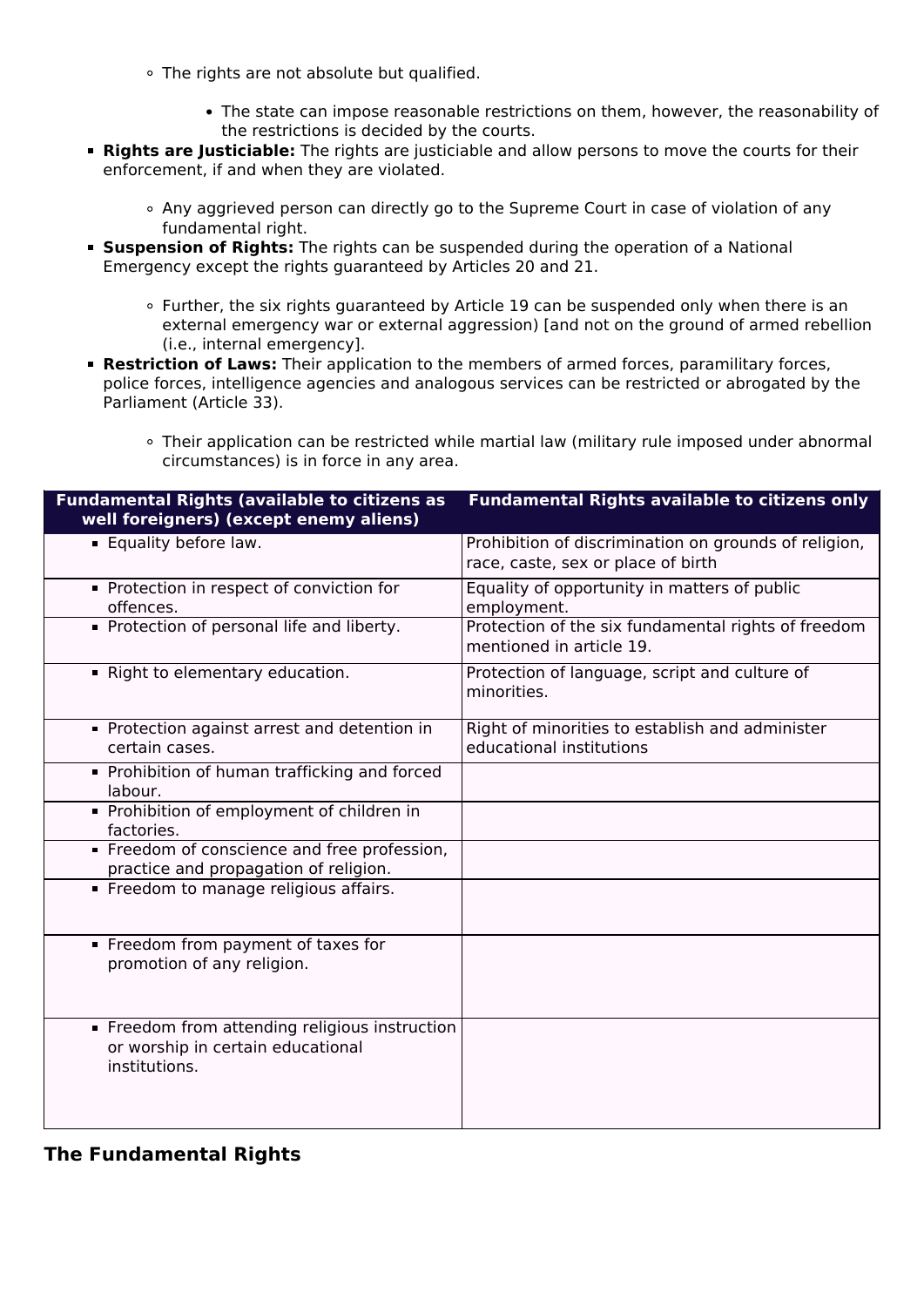# **CONSTITUTION OF INDIA Part III: Fundamental Rights**

## **Right to Equality**

- $\sqrt{\phantom{a}}$  Equality before law
	- equal protection of laws
- $\sqrt{\ }$  Prohibition of discrimination on grounds of religion, race, caste, sex or place of birth
	- equal access to shops, hotels, wells, tanks, bathing ghats, roads etc.
- $\sqrt{\ }$  Equality of opportunity in public employment
- $\sqrt{\phantom{a}}$  Abolition of Untouchability
- $\sqrt{\phantom{a}}$  Abolition of titles

#### **Right to Freedom**

- V Protection of Right to
	- freedom of speech and expression;
	- assemble peacefully;
	- form associations/unions:
	- move freely throughout the territory of India:
	- reside and settle in any part of India;
	- practise any profession, or to carry on any occupation, trade or business.
- $\sqrt{\ }$  Protection in respect of conviction for offences
- $\sqrt{\phantom{a}}$  Right to life and personal liberty
- $\sqrt{\phantom{a}}$  Right to education
- $\sqrt{\phantom{a}}$  Protection against arrest and detention in certain cases

### **Right against Exploitation**

- $\sqrt{\ }$  Prohibition of traffic in human beings and forced labour
- $\sqrt{\ }$  Prohibition of employment of children in hazardous jobs

#### **Right to Freedom of Religion**

- $\sqrt{r}$  Freedom of conscience and free profession, practice and propagation of religion
- $\sqrt{\ }$  Freedom to manage religious affairs
- $\sqrt{\ }$  Freedom to pay taxes for promotion of any particular religion
- $\sqrt{\phantom{a}}$  Freedom to attend religious instruction or worship in certain educational institutions

### **Cultural and Educational Rights**

- $\sqrt{ }$  Protection of language, culture of minorities
- $\sqrt{\phantom{a}}$  Right of minorities to establish educational institutions

### **Right to Constitutional Remedies**

 $\sqrt{ }$  Right to move the courts to issue directions/orders/writs for enforcement of rights

#### Right to Equality (Article  $14, 15, 16$ , 17 and 18):

- **Equality Before Law: Article 14** says that no person shall be denied treatment of equality before the law or the equal protection of the laws within the territory of India.
	- The right is extended to all persons whether citizens or foreigners, statutory corporations, companies, registered societies or any other type of legal person.
	- **Exceptions:** As per article 361, the President of India or Governor of states is not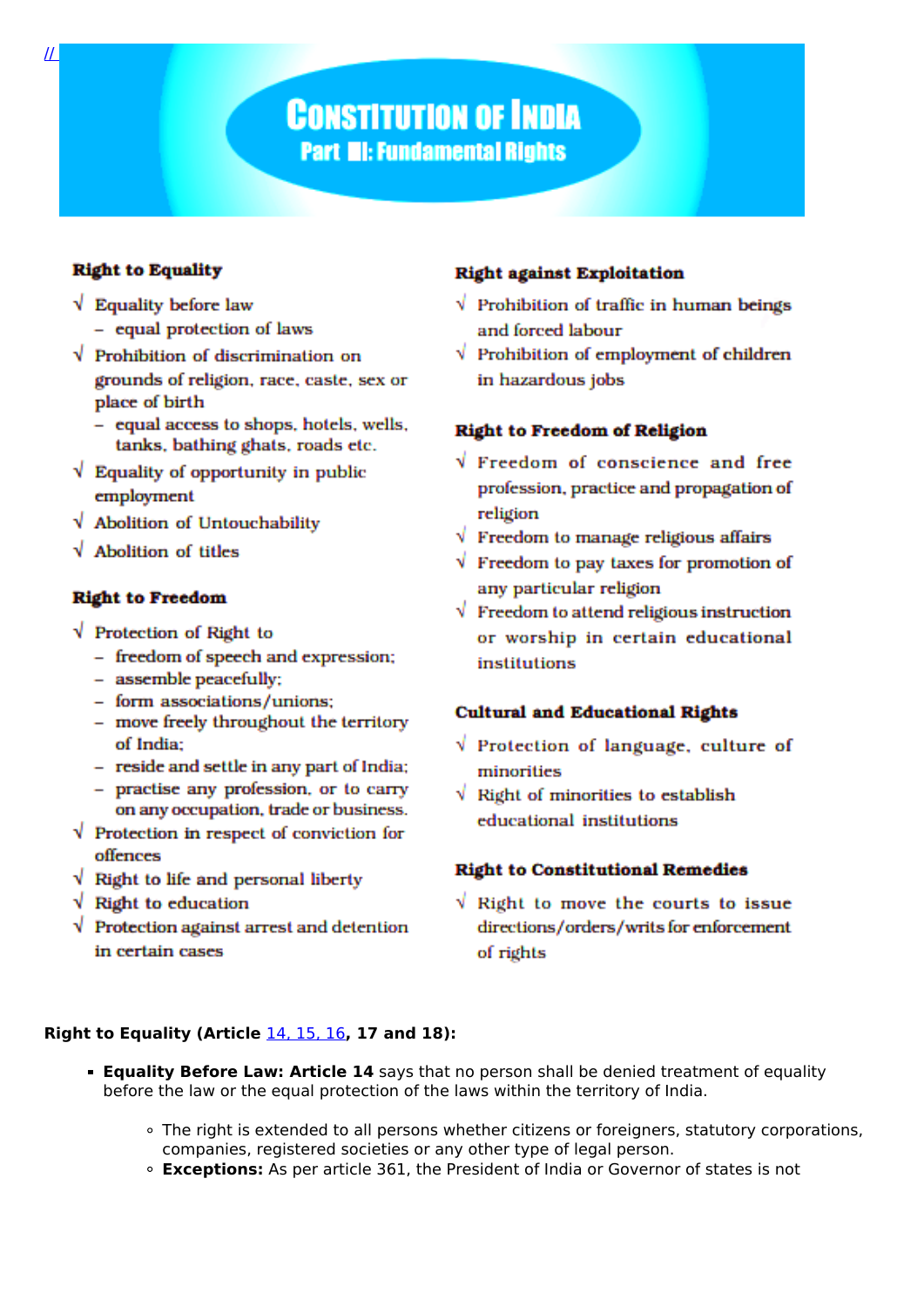answerable to any court for the exercise of their powers/duties and no civil or criminal proceedings can occur or continue against them in any court during their term of office.

- As per article 361-A, no civil or court proceedings can occur for a person for publishing any substantially true report of either House of the Parliament and State Legislature.
- No member of Parliament (article 105) and State Legislature (article 194) shall be liable to any court proceedings in respect of anything said or any vote given by him in Parliament or any committee.
- The foreign sovereigns (rulers), ambassadors and diplomats enjoy immunity from criminal and civil proceedings.
- **Prohibition of Discrimination:** [Article 15](/daily-updates/daily-news-analysis/lok-sabha-passes-the-constitution-124th-amendment-bill-2019) provides that no citizen shall be discriminated on grounds only of religion, race, caste, sex or place of birth.
	- **Exception:** Certain provisions can be made for the women, children, citizens from any socially or educationally backward class for their upliftment (such as reservation and access to free education).
- **Equality of Opportunity in Public Employment: [Article 16](/daily-updates/daily-news-analysis/lok-sabha-passes-the-constitution-124th-amendment-bill-2019)** of the Indian constitution provides for equality of opportunity for all citizens in matters of employment or appointment to any public office.
	- **Exceptions:** There are provisions for reservation in appointments or posts for any backward class that is not adequately represented in the state services.
		- Also, an incumbent of a religious or denominational institution may belong to the particular religion or denomination.
- **Abolition of Untouchability: Article 17** abolishes 'untouchability' and forbids its practice in any form. The enforcement of any disability arising out of untouchability shall be an offence punishable in accordance with law.
	- A person convicted of the offence of 'untouchability' is disqualified for election to the Parliament or state legislature. **The acts of offences include:**
		- Preaching untouchability directly or indirectly.
		- Preventing any person from entering any shop, hotel, public place of worship and place of public entertainment.
		- Refusing to admit persons in hospitals, educational institutions or hostels established for public benefit.
		- Iustifying untouchability on traditional, religious, philosophical or other grounds.
		- Insulting a person belonging to scheduled caste on the ground of untouchability.
- **Abolition of Titles: Article 18** of the constitution of India abolishes titles and makes four provisions in that regard:
	- It prohibits the state from conferring any title on any citizen or a foreigner (except a military or academic distinction).
	- It prohibits a citizen of India from accepting any title from any foreign state.
	- A foreigner holding any office of profit or trust under the state cannot accept any title from any foreign state without the consent of the President of India.
	- No citizen or foreigner holding any office of profit or trust within the territory of India can accept any present, emolument or office from or under any foreign State without the consent of the president.

### **Right to Freedom (Article** [19](/daily-updates/daily-news-editorials/rights-to-freedom)**,** [20](/daily-updates/daily-news-analysis/no-double-jeopardy-bar-if-there-was-no-trial)**, 21 and** [22](/current-affairs-news-analysis-editorials/news-analysis/17-09-2019#:~:text=Article%2022(2)%20states%20that,the%20authority%20of%20a%20magistrate.)**):**

- **Protection of 6 Rights: Article 19** quarantees to all citizens the six rights of freedom including:
	- **Right to freedom of speech and expression.**
		- Expressing one's own views, opinions, belief and convictions freely by word of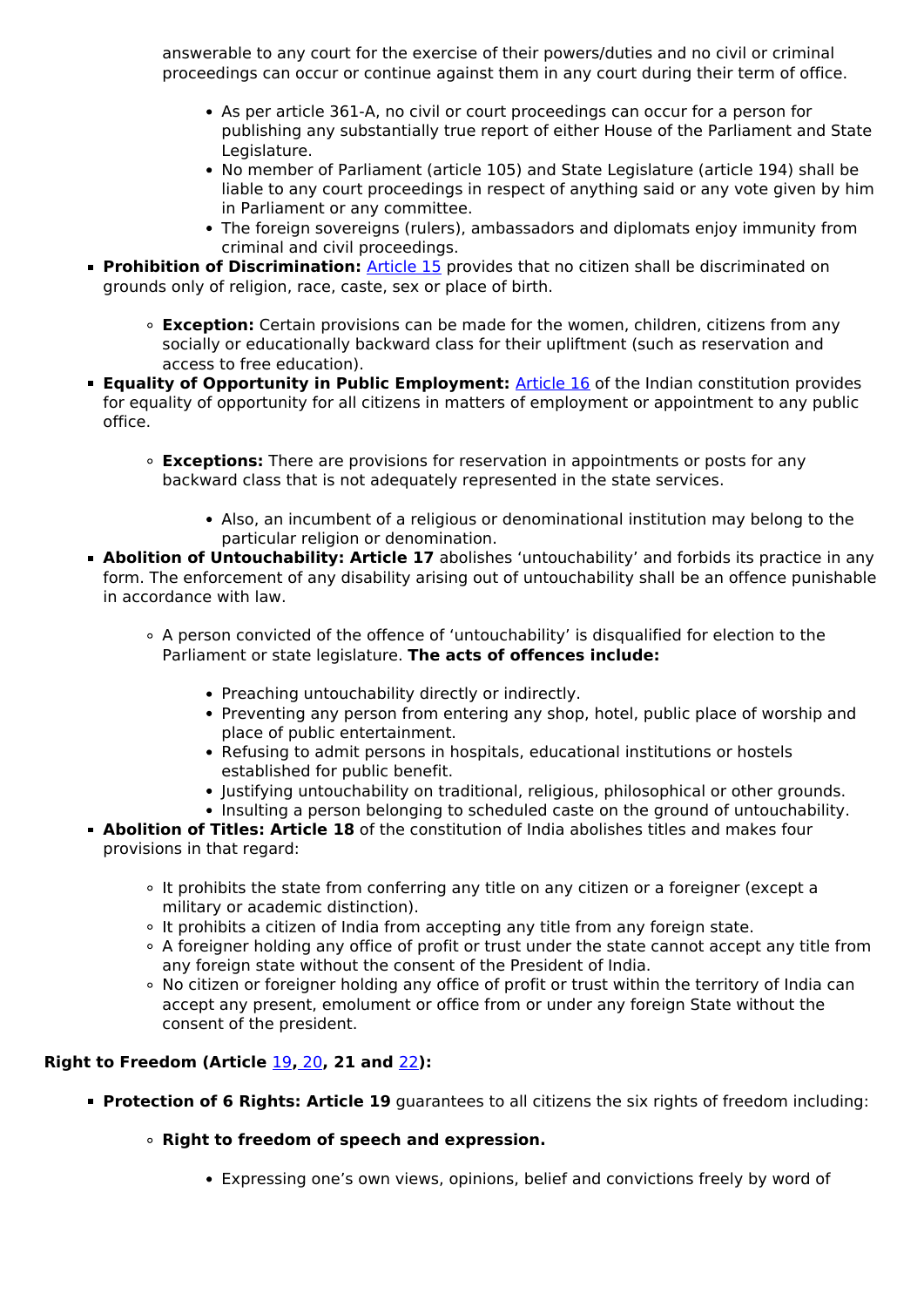mouth, writing, printing, picturing or in any other manner.

- **Right to assemble peaceably and without arms.**
	- Includes the right to hold public meetings, demonstrations and take out processions which can be exercised only on public land.
	- It does not protect violent, disorderly and riotous assemblies or strike.
- **Right to form associations or unions or co-operative societies.**
	- It includes the right to form (and not to form) political parties, companies, partnership firms, societies, clubs, organisations, trade unions or any body of persons.
- **Right to move freely throughout the territory of India.**
	- The freedom of movement has two dimensions, viz, internal (right to move inside the country) (article 19) and external (right to move out of the country and right to come back to the country) (article 21).
- **Right to reside and settle in any part of the territory of India.**
	- The right of outsiders to reside and settle in tribal areas is restricted to protect the distinctive culture and customs of scheduled tribes and to safeguard their traditional vocation and properties against exploitation.
- **Right to practice any profession or to carry on any occupation, trade or business.**
	- It doesn't include the right to carry on a profession that is immoral (trafficking in women or children) or dangerous (harmful drugs or explosives, etc,).
- **Protection in Respect of Conviction for Offences: Article 20** grants protection against arbitrary and excessive punishment to an accused person, whether citizen or foreigner or legal person like a company or a corporation. It provides that:
	- No person shall be convicted of any offence except for violation of a law in force at the time of the commission of the act or subjected to a penalty greater than that prescribed by the law.
	- No person shall be prosecuted and punished for the same offence more than once.
	- No person accused of any offence shall be compelled to be a witness against himself.
- **Protection of Life and Personal Liberty: Article 21** declares that no person shall be deprived of his **[life or personal liberty](/daily-updates/daily-news-analysis/fundamental-rights-and-oci-cardholders#:~:text=Article%2021%3A%20It%20declares%20that,both%20citizens%20and%20non%2Dcitizens.)** except according to procedure established by law. This right is available to both citizens and non-citizens.
	- The right to life is not merely confined to animal existence or survival but also includes the right to live with human dignity and all those aspects of life which go to make a man's life meaningful, complete and worth living.
- **Right to Education:** [Article 21 \(A\)](/daily-updates/daily-news-analysis/right-to-education-2#:~:text=The%2086th%20Constitutional%20Amendment,Right%20to%20Education%20Act%202009.) declares that the State shall provide free and compulsory education to all children of the age of six to fourteen years.
	- This provision makes only elementary education a Fundamental Right and not higher or professional education.
	- This provision was added by the **86th Constitutional Amendment Act of 2002.**
	- $\circ$  Before the 86<sup>th</sup> amendment, the Constitution contained a provision for free and compulsory education for children under **[Article 45 in Part IV](/to-the-points/Paper2/right-to-education#:~:text=Originally%20Part%20IV%20of%20Indian,as%20equitable%20and%20accessible%20education.&text=The%2086th%20amendment%20to,part%2DIII%20of%20the%20Constitution.)** of the constitution.
- **Protection Against Arrest and Detention:** Article 22 grants protection to persons who are arrested or detained.
	- Detention is of two types, namely, **punitive** (punishment after trial and conviction) and **preventive** (punishment without trial and conviction).
	- The first part of Article 22 deals with the ordinary law and includes:
		- Right to be informed of the grounds of arrest.
		- Right to consult and be defended by a legal practitioner.
		- Right to be produced before a magistrate within 24 hours, excluding the journey